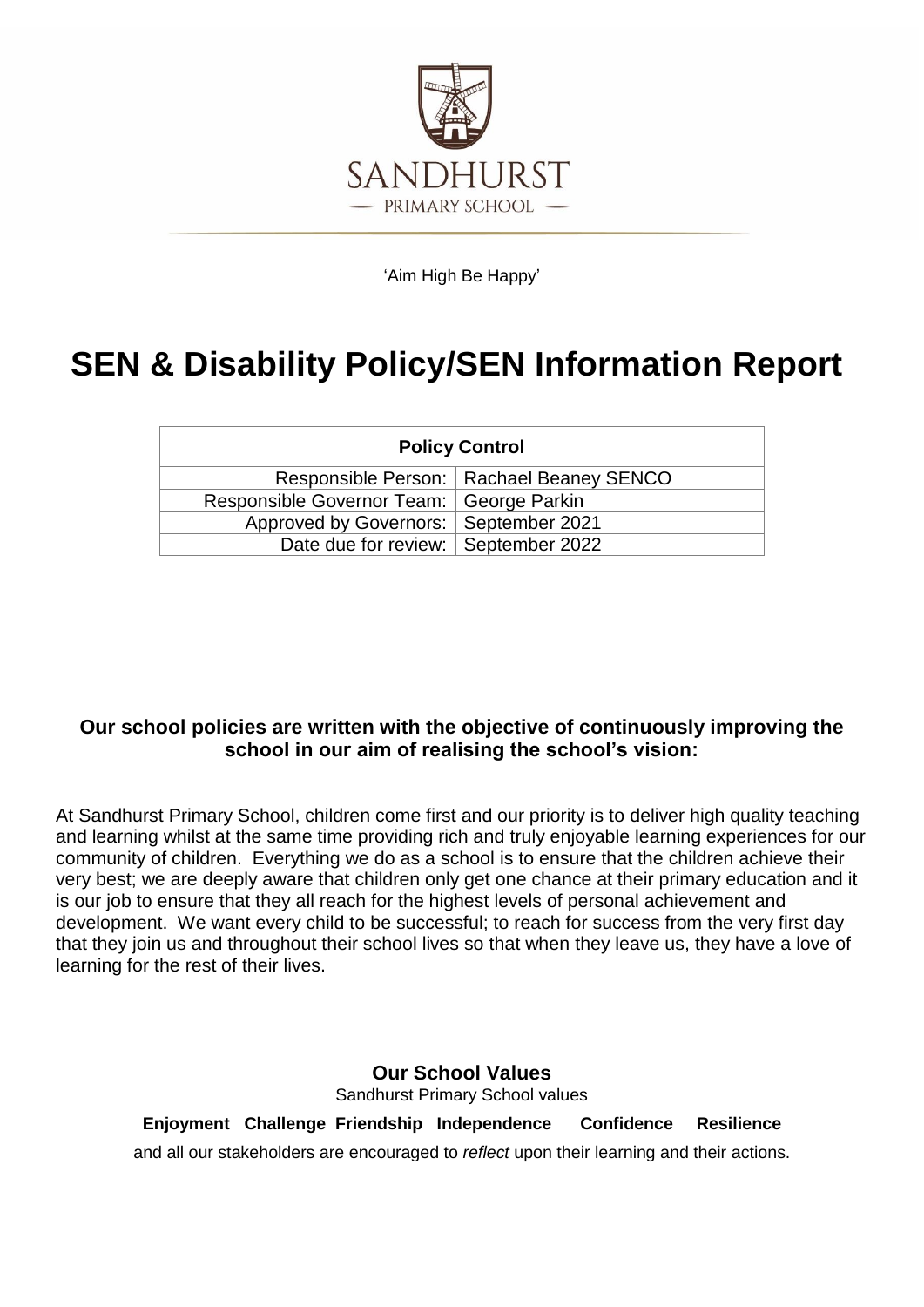This policy is written in line with the requirements of: - Children and Families Act 2014 SEN Code of Practice 2015 SI 2014 1530 Special Educational Needs and Disability Regulations 2015 Part 3 Duties on Schools – Special Educational Needs Co-ordinators Schedule 1 regulation 51– Information to be included in the SEN information report Schedule 2 regulation 53 – Information to be published by a local authority in its local offer Equality Act 2010 Schools Admissions Code, DfE Sept 2015 SI 2018 446 The School Information (England) (Amendment) Regulations 2018 This policy should be read in conjunction with the following school policies:

Behaviour Management Policy Safeguarding Policy Complaints Procedure Home Learning Policy Medical Policy Dyslexia Policy Accessibility Action Plan and Policy

This policy will be developed with Parents/carers across the whole school. This process will involve emailing the draft SEN Information Report to all parents for their information, with a request for any comments/responses to be returned within one week. The responses will be collated and a small working party developed, to include the SEN Governor, SENCo and parents who respond to consultation. The draft will then be revised and presented to the Governing Body for review, before final draft completed and published. The SEN Information Report will be reviewed annually.

#### **Definition of SEN**

A child or young person has SEN if they have a learning difficulty or disability which calls for special educational provision to be made for him or her.

A child of compulsory school age or a young person has a learning difficulty if he or she:

- Has a significantly greater difficulty in learning than the majority of others of the same age; or
- Has a disability which prevents or hinders him or her from making use of facilities of a kind generally provided for others of the same age in mainstream schools or mainstream post-16 institutions. *SEN Code of Practice (2014, p 4)*

#### **Definition of disability**

Many children and young people who have SEN may also have a disability under the Equality Act 2010 – that is"…a physical or mental impairment which has a long-term and substantial adverse effect on their ability to carry out normal day-to-day activities". This definition provides a relatively low threshold and includes more children than many realise: "long-term" is defined as "a year or more" and "substantial" is defined as "more than minor or trivial" *SEN Code of Practice (2014, p5)*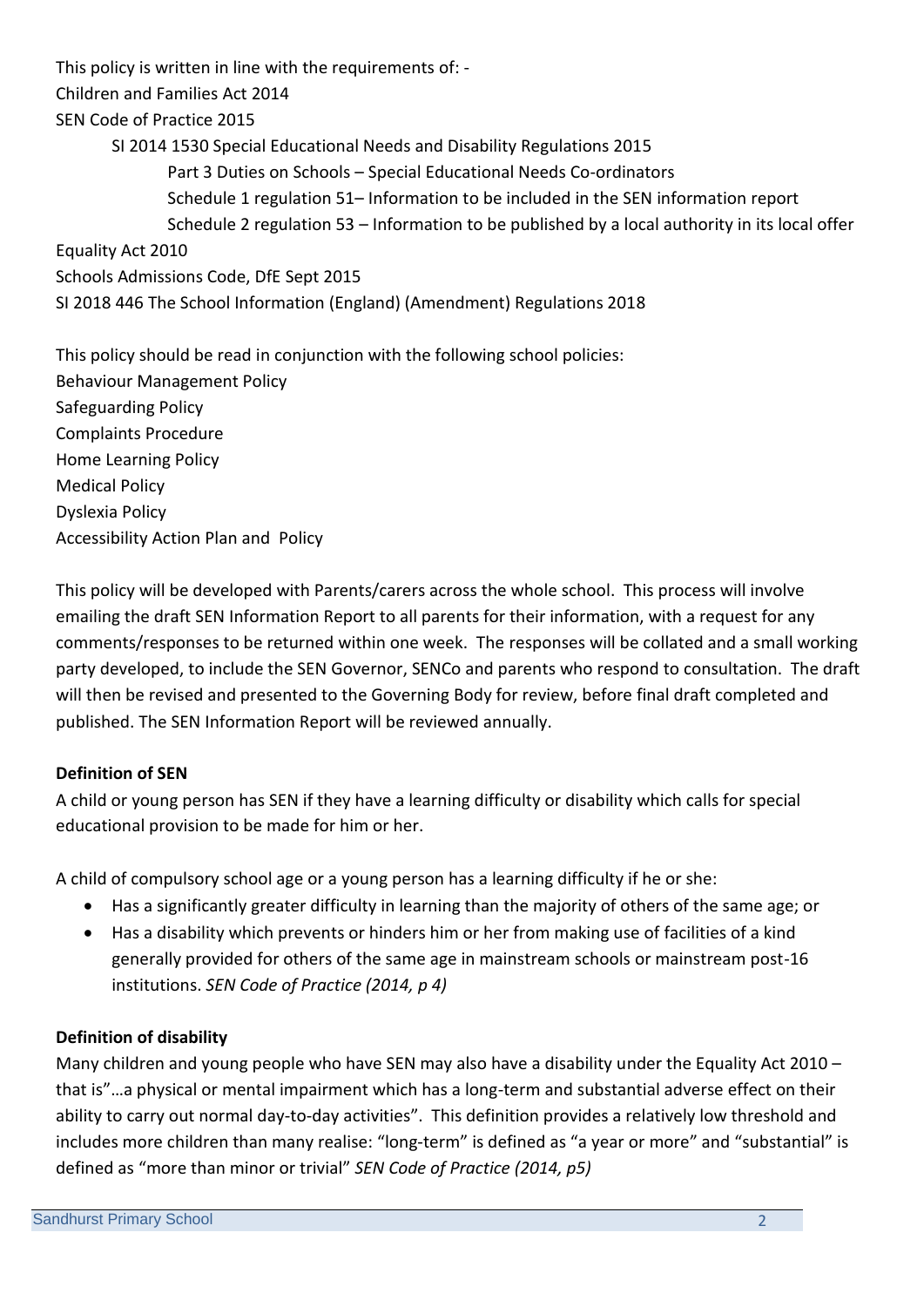#### **1 The kinds of special educational need for which provision is made at the school**

At Sandhurst Primary School we can make provision for every kind of frequently occurring special educational need without a statement of special educational needs / Education, Health and Care Plan, for instance ADHD, dyslexia, dyspraxia, speech and language needs, ASD, and Social, emotional and mental health needs There are other kinds of special educational need which do not occur as frequently and with which the school is less familiar, but we can access training and advice so that these kinds of needs can be met.

The school also currently meets the needs of pupils with a statement of special educational need / Education, Health and Care plan with the following kinds of special educational need: ASD, Speech and Language needs and Social, emotional and mental health needs. Decisions on the admission of pupils with a statement of special educational need / Education, Health and Care plan are made by the Local Authority.

The admission arrangements for pupils without a statement of special educational needs / Education, Health and Care Plan do not discriminate against or disadvantage disabled children or those with special educational needs.

#### **2 Information about the policy for identification and assessment of pupils with SEN**

At Sandhurst Primary School we monitor the progress of all pupils six times a year to review their academic progress. We also use a range of assessments with all the pupils at various points e.g. Y1 phonics screening, Speech link (selected pupils in KS1), Language link (baseline completed in Term 1 of Yr. R for whole class), Cognitive Assessment Tests in years 4, 5 and 6, reading levels through Read Write Inc resources and Accelerated Reader (used to inform pupil progress six times per year). Where progress is not sufficient, even if special educational need has not been identified, we put in place extra support to enable the pupil to catch up. Examples of extra support are Better Reading Partnerships, Read Write Inc, Numbers Count, precision teaching methods. We also develop fine and gross motor skills through 'BEAM' and support sensory needs through Sensory Circuits. Speech and Language difficulties are supported through specific interventions.

Some pupils may continue to make inadequate progress, despite high-quality teaching targeted at their areas of weakness. For these pupils, and in consultation with parents, we will use a range assessment tools to determine the cause of the learning difficulty. At Sandhurst Primary School we are experienced in using the following assessment tools: Lucid Rapid, Lucid Lass, YARK, Phab2, Language for Learning, Speech Link, Language Link, BURT (reading age), Sandwell Assessment and Inclusion Development Checklist and a Pupils Attitudes to Self and School assessment. We have access to external advisors such as Educational Psychologists and the Specialist Teaching Service who can observe children and feedback to parents and school staff, identifying barriers to learning.

The purpose of this more detailed assessment is to understand what additional resources and different approaches are required to enable the pupil to make better progress. These assessments will be shared with parents, put into a provision map and reviewed regularly, and refined / revised if necessary. At this point we will have identified that the pupil has a special educational need because the school is making special educational provision for the pupil which is additional and different to what is normally available.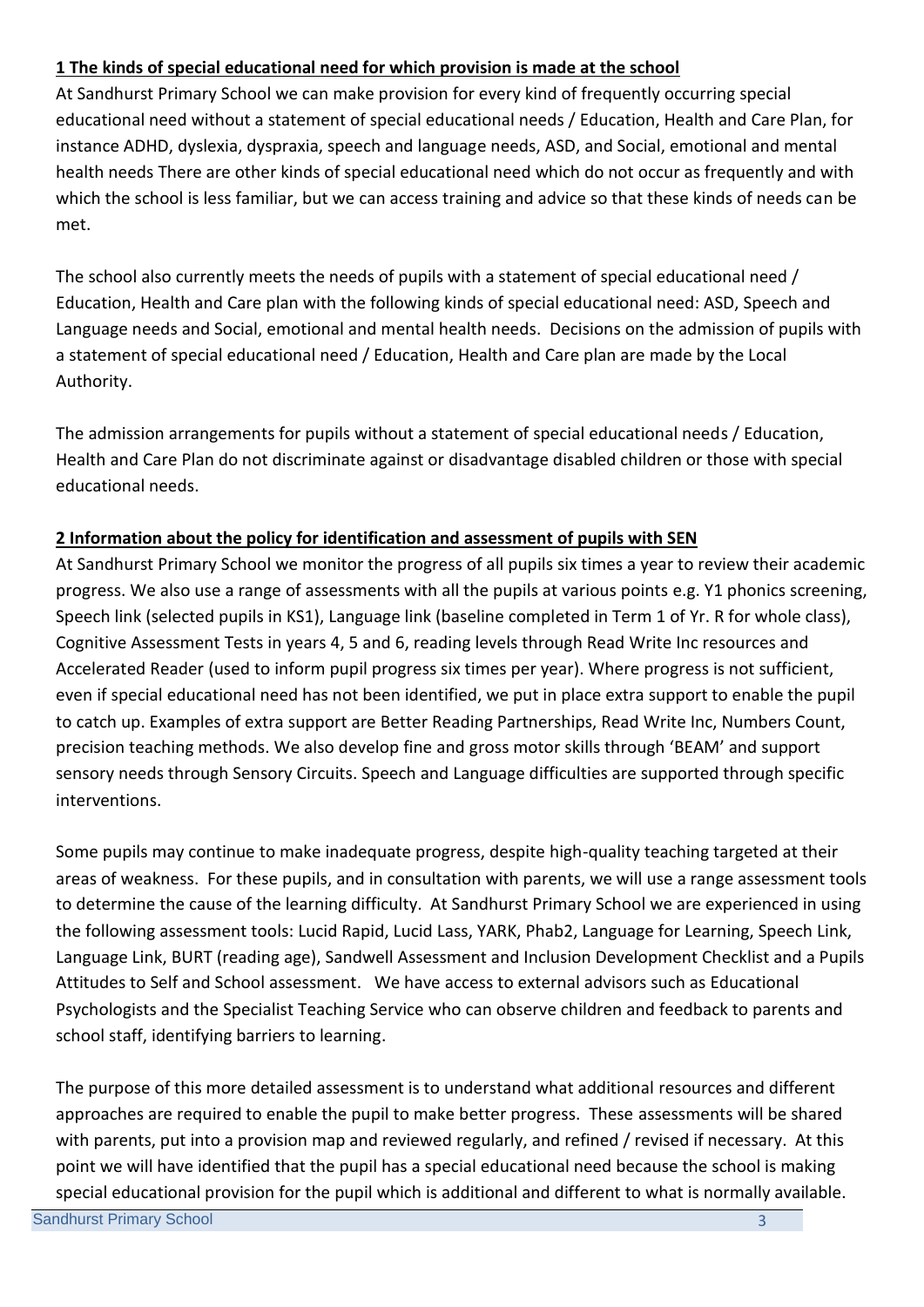However, only children receiving significant and ongoing additional support will be on the school's SEN Support register. Children who do not meet this criterion will continue to be monitored closely through pupil progress.

If the pupil is able to make good progress using this additional and different resource (but would not be able to maintain this good progress without it) we will continue to identify the pupil as having a special educational need. If the pupil is able to maintain good progress without the additional and different resources he or she will not be identified with special educational needs. When any change in identification of SEN is changed parents will be notified.

We will ensure that all teachers and support staff who work with the pupil are aware of the support to be provided and the teaching approaches to be used.

# **3 Information about the school's policies for making provision for pupils with special educational needs whether or not they have EHC Plans, including**

## **3a How the school evaluates the effectiveness of its provision for such pupils**

Each review of the SEN support plan will be informed by the views of the pupil, parents and class/subject teachers and the assessment information from teachers which will show whether adequate progress is being made.

The *SEN Code of Practice (2014, 6.17)* describes inadequate progress thus:

- Is significantly slower than that of their peers starting from the same baseline
- Fails to match or better the child's previous rate of progress
- Fails to close the attainment gap between rate of progress
- Widens the attainment gap

For pupils with or without a statement of special educational needs / Education, Health and Care Plan there will be an annual review of the provision made for the child, which will enable an evaluation of the effectiveness of the special provision. The collation of all annual review evaluations of effectiveness will be reported to the governing body.

#### **3b the school's arrangements for assessing and reviewing the progress of pupils with special educational needs**

Every pupil in the school has their progress tracked six times per year. In addition to this, pupils with special educational needs may have more frequent assessments of reading age, spelling age etc. The assessments we use at Sandhurst Primary are listed in section 2. Using these it will be possible to see if pupils are increasing their level of skills in key areas.

If these assessments do not show adequate progress is being made the SEN support plan will be reviewed and adjusted.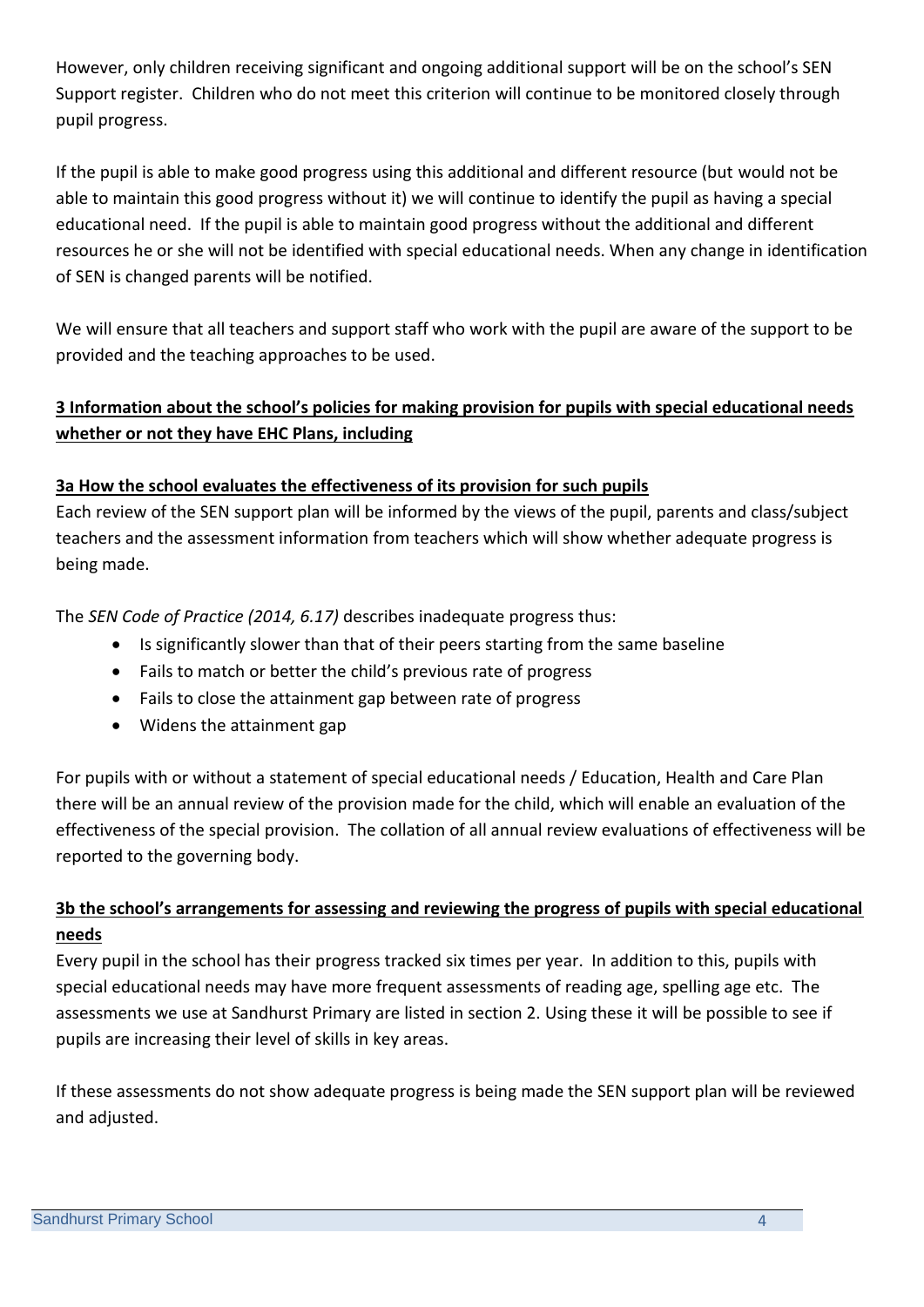#### **3c the school's approach to teaching pupils with special educational needs**

High quality teaching, differentiated for individual pupils, is the first step in responding to pupils who have or may have SEN. Additional intervention and support cannot compensate for a lack of good quality teaching. Schools should regularly and carefully review the quality of teaching for all pupils, including those at risk of underachievement. This includes reviewing and, where necessary, improving, teachers' understanding of strategies to identify and support vulnerable pupils and their knowledge of the SEN most frequently encountered *SEN Code of Practice (2014, 6.37)*

In Sandhurst Primary School the quality of teaching was judged to be 'good' in our last Ofsted inspection.

#### We follow the Mainstream Core Standards https [https://www.kelsi.org.uk/special-education-](https://www.kelsi.org.uk/special-education-needs/special-educational-needs/the-mainstream-core-standards)

[needs/special-educational-needs/the-mainstream-core-standards](https://www.kelsi.org.uk/special-education-needs/special-educational-needs/the-mainstream-core-standards) advice developed by Kent County Council to ensure that our teaching conforms to best practice. In meeting the Mainstream Core Standards the school employs some additional teaching approaches, as advised by internal and external assessments e.g. one to one tutoring / precision teaching / mentoring, small group teaching, use of ICT software learning packages. Employed through the funding provided to the school as 'notional SEN funding.

#### **3d how the school adapts the curriculum and learning environment for pupils with special educational needs**

At Sandhurst Primary School we follow the advice in the Mainstream Core Standards on how to adapt the curriculum and the learning environment for pupils with special educational needs. We also incorporate the advice provided as a result of assessments, both internal and external, and the strategies described in statements of special educational needs / Education, Health and Care Plans.

As part of our requirement to keep the appropriateness of our curriculum and learning environment under review the Governors have recently made the following improvements as part of the school's accessibility planning such as improving ICT capacity across the whole school with the purchase of new Tablet computers.

#### **3e additional support for learning that is available to pupils with special educational needs**

As part of our budget we receive 'notional SEN funding'. This funding is used to ensure that the quality of teaching is good in the school and that there are sufficient resources to deploy additional and different teaching for pupils requiring SEN support. The amount of support required for each pupil to make good progress will be different in each case and a full list of the interventions we can offer is on our whole school provision map, published on our school website. In very few cases a very high level of resource is required. The funding arrangements require schools to provide up to £6000 per year of resource for pupils with high needs, and above that amount the Local Authority should provide top up to the school

## **3f how the school enables pupils with special educational needs to engage in activities of the school (including physical activities) together with children who do not have special educational needs**

All clubs, trips and activities offered to pupils at Sandhurst Primary are available to pupils with special educational needs either with or without a statement of special educational needs / Education, Health and Care Plan. Where it is necessary, the school will use the resources available to it to provide additional adult support to enable the safe participation of the pupil in the activity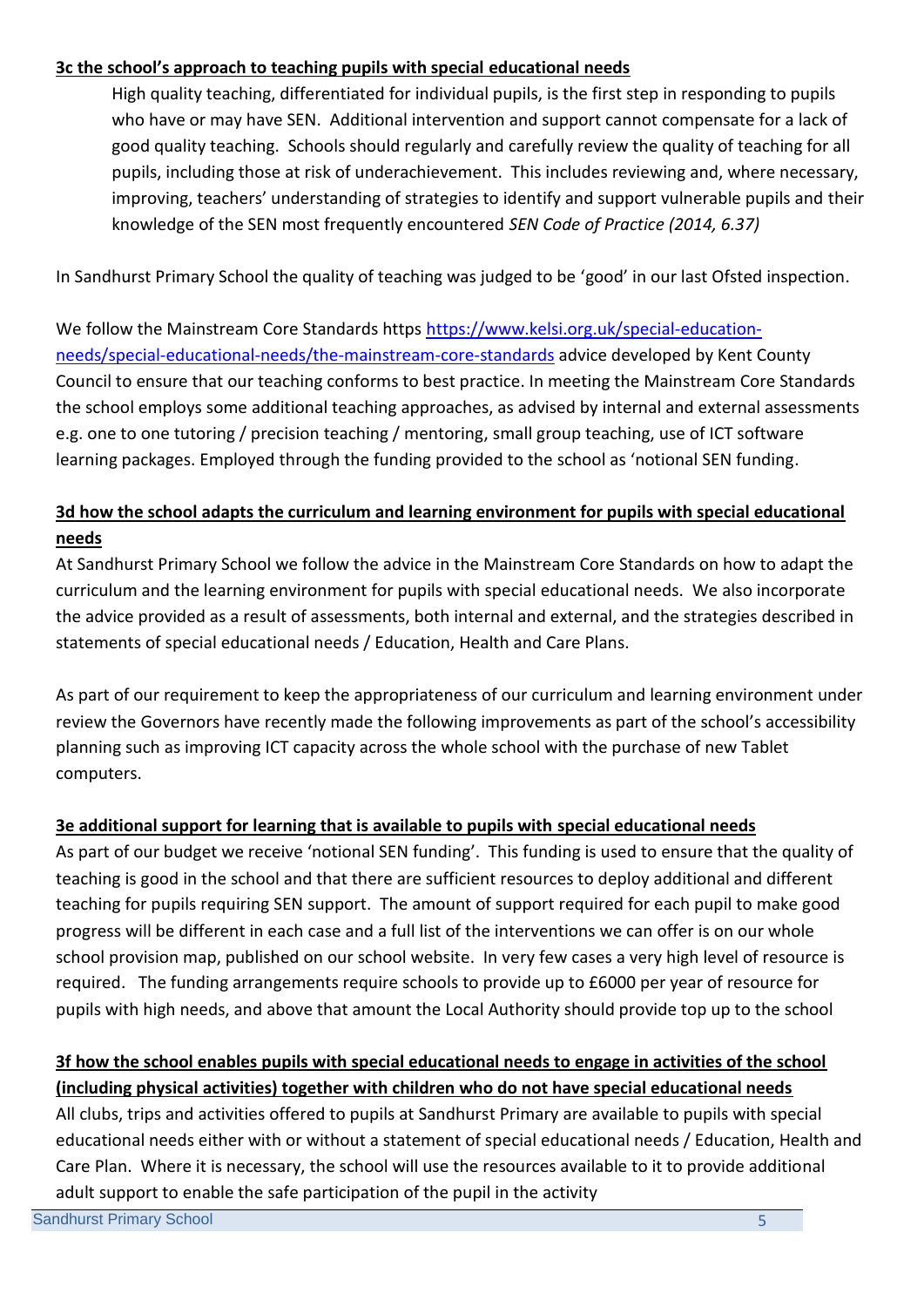# **3g support that is available for improving the emotional and social development of pupils with special educational needs**

At Sandhurst Primary School, we understand that an important feature of the school is to enable all pupils to develop emotional resilience and social skills, both through direct teaching for instance list e.g. PSHE, circle time, drawing & talking and indirectly with every conversation adults have with pupils throughout the day.

For some pupils with the most need for help in this area we also can provide the following list: Access to a counsellor via the school nurse portal and the local Fegans counselling service. Play therapist, mentor time with member of senior leadership team, external referral to CAHMs, regular time-out space for pupil to use when upset or agitated and our Family Group counselling programme.

Pupils in the early stages of emotional and social development because of their special educational needs will be supported to enable them to develop and mature appropriately. This will usually require additional and different resources, beyond that required by pupils who do not need this support.

## **4 The name and contact details of the SEN Co-ordinator**

The SENCO at Sandhurst Primary School is Rachael Beaney, who is a qualified teacher and is trained in the National Award for SEN Co-ordination. She keeps up to date with courses and developments in supporting children with SEN. Rachael Beaney is available on 01580 850 288 or senco@sandhurst.kent.sch.uk. The best days to arrange to meet her are all day on Wednesday or Thursday afternoon.

## **5 Information about the expertise and training of staff in relation to children and young people with special educational needs and how specialist expertise will be secured**

The following courses have been attended by some, if not all of the teaching and support staff. Autism awareness, Dyslexia and Dyscalculia training, Social, Emotional and Mental Health training, Drawing & Talking, Lego Therapy, Precision Teaching, Wellbeing and self-esteem (using the 5 point scale), Speech and Therapy workshops, attachment training and positive handling training.

Where a training need is identified beyond this we will find a provider who is able to deliver it. Training providers we can approach are: Broomhill Bank Special School, Educational Psychologist, Speech and Language Therapist, Occupational Therapists, Physio Therapist. The cost of training is covered by the notional SEN funding.

# **6 Information about how equipment and facilities to support children and young people with special educational needs will be secured**

Where external advisors recommend the use of equipment or facilities which the school does not have, we will purchase it using the notional SEN funding, or seek it by loan. For highly specialist communication equipment the school will seek the advice of the KCC Communication and Assistive Technology team.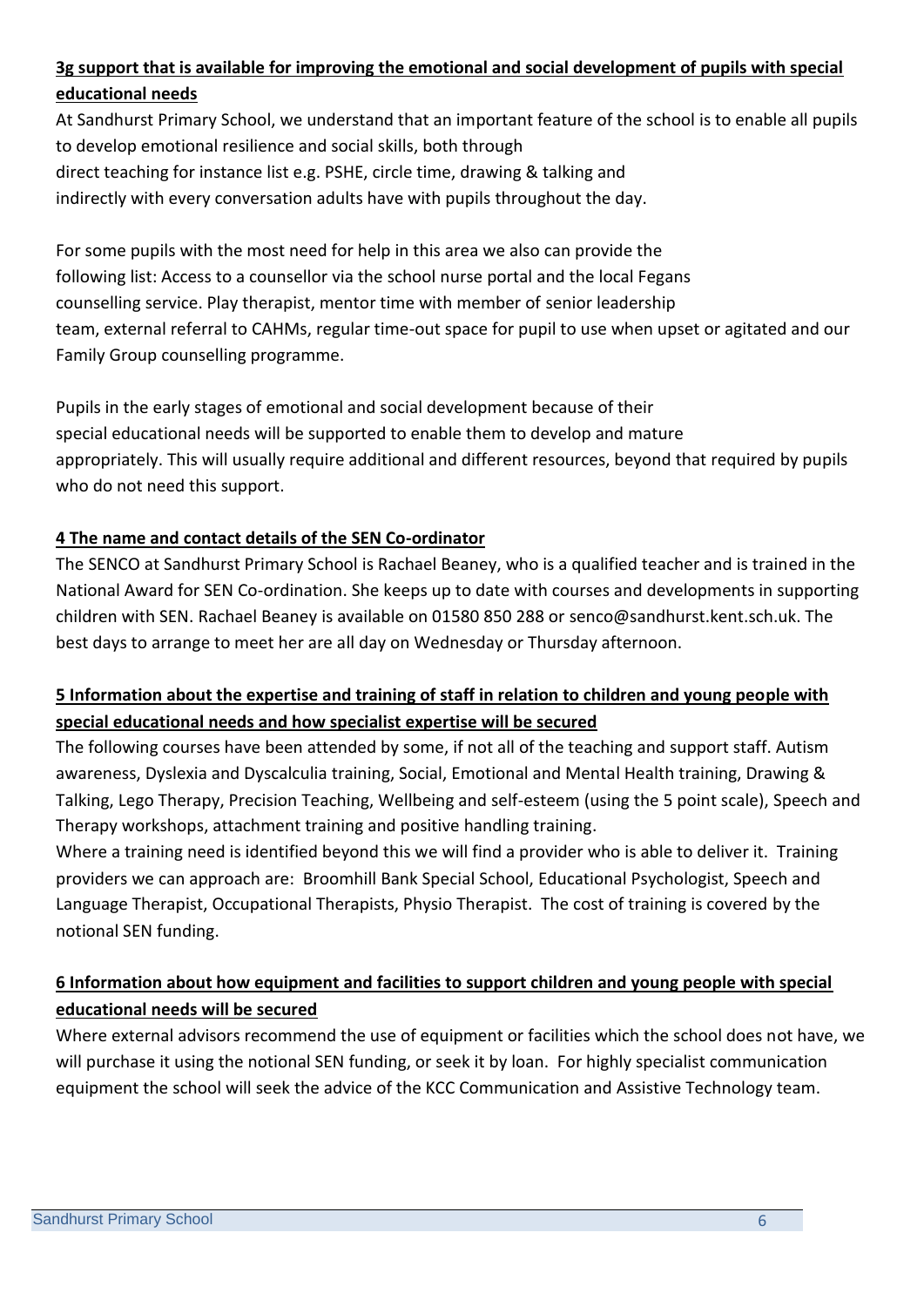# **7 The arrangements for consulting parents of children with special educational needs about, and involving them in, their education**

All parents of pupils at Sandhurst Primary are invited to discuss the progress of their children on three occasions a year and receive an interim report in both the autumn and spring term, and written report once per year. In addition, we are happy to arrange meetings outside these times. As part of our normal teaching arrangements, all pupils will access some additional teaching to help them catch-up if the progress monitoring indicates that this is necessary; this will not imply that the pupil has a special educational need. All such provision will be recorded, tracked and evaluated on a Provision Map which will be shared with parents three times per year.

If following this normal provision improvements in progress are not seen, we may use internal or external assessments which will help us to address these needs better and parents will be actively supported to contribute to assessment, planning and review through Provision Mapping. However, only children receiving significant and ongoing support to maintain progress will be listed on our SEN support register. In addition to this, parents of pupils with a statement of SEN / Education, Health and Care Plan will be invited to contribute to and attend an annual review, which, wherever possible will also include other agencies involved with the pupil. Information will be made accessible for parents.

#### **8 The arrangements for consulting young people with special educational needs about, and involving them in, their education**

When a pupil has been identified to have special educational needs because special educational provision is being made for him or her, the pupil will be consulted about and involved in the arrangements made for them as part of person-centred planning. Parents are likely to play a more significant role in the childhood years with the young person taking more responsibility and acting with greater independence in later years.

# **9 The arrangements made by the governing body relating to the treatment of complaints from parents of pupils with special educational needs concerning the provision made at the school**

The normal arrangements for the treatment of complaints at Sandhurst Primary School are used for complaints about provision made for special educational needs. We encourage parents to discuss their concerns with class teacher, SENCO, Assistant Headteacher or Headteacher to resolve the issue, before making the complaint formal to the Chair of the governing body.

If the complaint is not resolved after it has been considered by the governing body, then a disagreement resolution service or mediation service can be contracted. If it remains unresolved after this, the complainant can appeal to the First–tier Tribunal (Special Educational Needs and Disability), if the case refers to disability discrimination, or to the Secretary of State for all other cases.

There are some circumstances, usually for children who have a Statement of SEN where there is a statutory right for parents to appeal against a decision of the Local Authority. Complaints which fall within this category cannot be investigated by the school.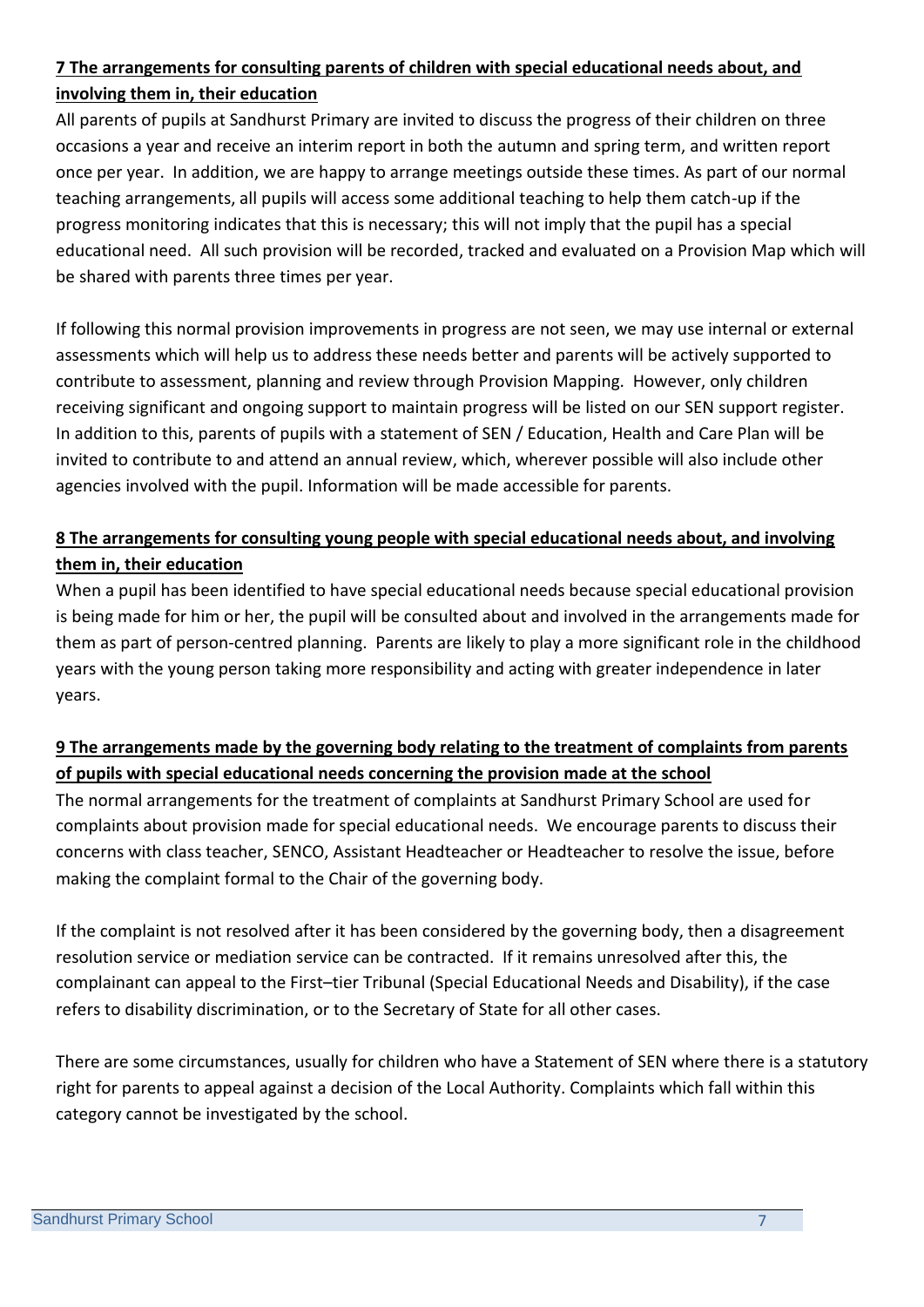**10 How the governing body involves other bodies, including health and social services bodies, local authority support services and voluntary organisations, in meeting the needs of pupils with special educational needs and in supporting the families of such pupils**

The governing body have engaged with the following bodies:-

- Free membership of Local Inclusion Forum Team (LIFT) for access to specialist teaching and learning service
- A Service Level Agreement with Educational Psychology service for 3 days per year
- Link to Disabled Children's Service for support to families for some pupils with high needs
- Access to local authority's service level agreement with Speech and Language Therapy Services / Occupational Therapy Services / Physiotherapy Services for pupil with requirement for direct therapy or advice
- Ability to make ad hoc requests for advice from Communication and Assistive Technology Team, etc
- Membership of professional networks for SENCO e.g. SENCO forum and subscription to NASEN.

# **11 The contact details of support services for the parents of pupils with special educational needs, including those for arrangements made in accordance with clause 32 (Parent Partnership Services)**

Kent Parent Partnership Service (KPPS) provides free, impartial, confidential, advice, support and options around educational issues for parents who have children with special educational needs or disabilities (0- 19). They empower parents to play an active and informed role in their child's education. They can be contacted on

**HELPLINE:** 03000 41 3000 **Office:** 0300 333 6474 and **Minicom:** 0300 333 6484 **E-mail:** kentparentpartnershipservice@kent.gov.uk

#### **<http://www.kent.gov.uk/kpps>**

## **12 The school's arrangements for supporting pupils with special educational needs in transferring between phases of education or in preparing for adulthood and independent living**

At Sandhurst Primary School we work closely with the educational settings used by the pupils before they transfer to us in order to seek the information that will make the transfer is a seamless as possible. We have strong links with our feeder Nursery in Sandhurst and children regularly visit the school site. In addition, our Year R teacher makes visits to the Nursery prior to transition and visits home settings. The SENCo accompanies the Year R teacher on these visits to support transition of vulnerable children. In addition, the SENCo attends a transition meeting for all students who have been supported by the specialist teaching service in the nursery settings.

In terms of in-school transitions from year to year, class teachers complete transition meetings in Term 6, where current and new class teachers meet to share progress data and discuss provision maps and provision plans. One-page profiles are also discussed to prepare new class teachers to support vulnerable children in their class.

Finally, transition to secondary settings is supported through completion of transition forms by Year 6 staff. In addition, the secondary school staff will visit the children here in school to prepare for transition to Key